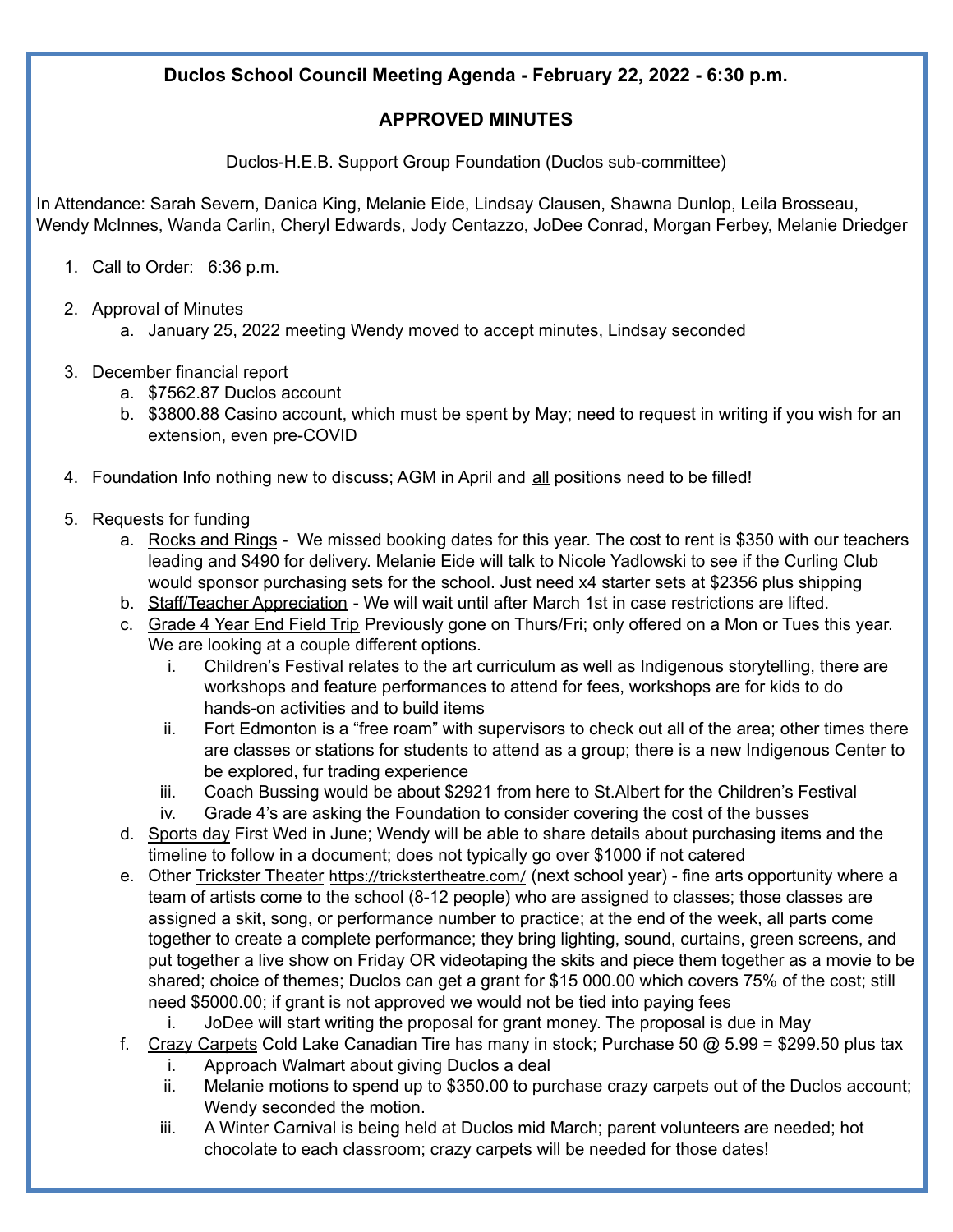#### 6. Fundraisers

- a. Love of Art envelopes from Shutterbee have not come in yet; may need to adjust the dates to be sent home
- b. Make it Sow- We brought in \$3183. Once we have paid for the product our net profit will be around \$1500. The seeds are in mail and expected to arrive at Duclos on Friday, to be distributed the following week.
- c. Smencils There are 215 smencils in the school currently. One more case will be ordered.
- 7. Adjournment 7:46 p.m.

### **Fundraiser Schedule**

- End of February Make It Sow
- April (Mom's Day Prep) For the Love of Art
- March Smencils

#### **Funding Opportunities**

| <b>Committed</b>  |                       | <b>Budgeted</b> |  | Paid                      |          |
|-------------------|-----------------------|-----------------|--|---------------------------|----------|
| <b>Snow Shoes</b> | \$3532.20<br>(Casino) |                 |  | <b>Staff Appreciation</b> | \$180.00 |
| Rocks and Rings   | \$725.00              |                 |  | <b>Bus Appreciation</b>   | \$90     |
|                   |                       |                 |  | 3D Printing Club          | \$100    |
|                   |                       |                 |  |                           |          |

Adjourned at: 7:46 p.m.

# **Duclos School Council Meeting Agenda**

# **APPROVED MINUTES**

In Attendance: Sarah Severn, Danica King, Melanie Eide, Lindsay Clausen, Shawna Dunlop, Leila Brosseau, Wendy McInnes, Wanda Carlin, Cheryl Edwards, Jody Centazzo, JoDee Conrad, Morgan Ferbey, Melanie Driedger

- 1. Minutes from the January 25, 2022 meeting. Motion to accept: Wendy moved to accept the minutes; Melanie Eide seconded
- 2. Grade 4 Highlights Morgan shared a video the Grade 4 teachers made
- 3. Regional Board meeting A virtual meeting was held. Each school shared what they've been doing. An update on transportation was given. They requested that we show support by writing to the MLA about the grave situation of our lack of busing. BCHS renovations were talked about. The old gym may be turned into a community theater.
- 4. Sarah S created an email for our school council. This email can be passed on from chair to chair. This will ensure we don't lose any information from year to year to year. We can share this email with the division so that other school councils can connect with ours.
- 5. ASCA conference has moved to online for April 22-24th (AGM will also be virtual) switched to online only; the division has offered to assist with costs for parents to attend. ASCA is the school council association and this is where parents have a strong voice. There are also sessions offered for attendees on all sorts of topics. The ASCA AGM is held on the last day where voting takes place.